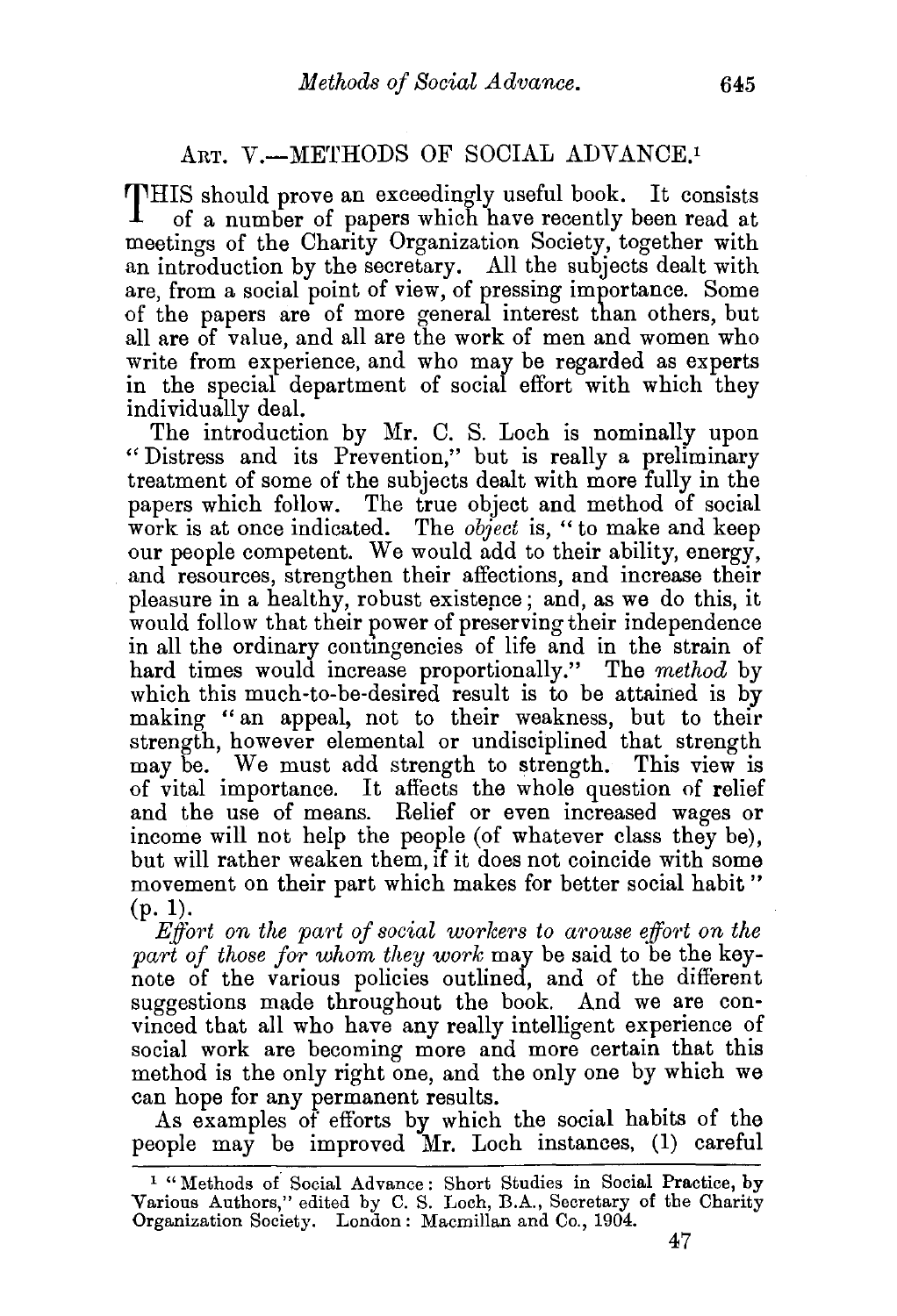instruction to mothers upon the right methods of rearing  $children$ ; (2) greater care on the part of municipal authorities in providing in crowded centres of population adequate playgrounds for boys and girls; (3) increased opportunities for physical and military drill, as tending to make both men and boys harder physically, cleaner, more temperate, more adapive, and self-reliant, etc. He believes that "the Friendly Society as well as the Savings-Bank might be organized in the closest relationship to the school system." He strongly advises the general adoption in poor neighbourhoods of " the collecting bank," because "the power of husbanding is usually a first step to civilization," and because it "enables many people who would never think of putting by to harvest the fruit of their labours, and it opens out to them a better life than that of hand to mouth hopelessness" (p. 3).

Mr. Loch then notices another subject, with which he deals at length later in the book in a separate and very valuable paper—viz., the great and rapid increase of local or municipal taxation. This increase of taxation is of course, in one sense This increase of taxation is, of course, in one sense self-imposed by the people, but it is, probably, in the vast majority of cases imposed through ignorance, arising from the fact that many of the poor pay rates only indirectly-i.e., through their rent. They do not notice that the higher rents, at which they complain, and which are a very serious consideration to many of them, are largely due to increased rates which the landlords pay, and for which they have to recoup themselves by raising the weekly rents of their tenants. As examples of the increase of rates Mr. Loch quotes the boroughs of St. Pancras, Poplar, and Camberwell, in which, in nine years, the total rates have increased 34·2, 52·7, and 66·7 per cent. respectively; whereas the populations of these boroughs have in the same period increased by only 0·4, 1·2, and 10·2 per cent., while in West Ham, in the same nine years, the increase of expenditure on " the relief of the poor and purposes connected therewith has been 102 per cent." Unfortunately, the poor, as a rule, do not notice the incidence of indirect taxation ; and they do not realize that high rates, besides raising rents, have a tendency to drive industries into other less heavily rated districts. "The remedy lies largely in the collection of the rates from the individual occupant. An increase in the rates will then be expressed definitely as the equivalent of so many pence collected periodically by, or on behalf of, the rate collector. And a sense of responsibility, one of the first safeguards for the good use of means and so against distress, will thus be created"  $(p. 4)$ .

The next subject upon which Mr. Loch touches, and to which Mrs. Bosanquet and Mr. George Livesey devote separate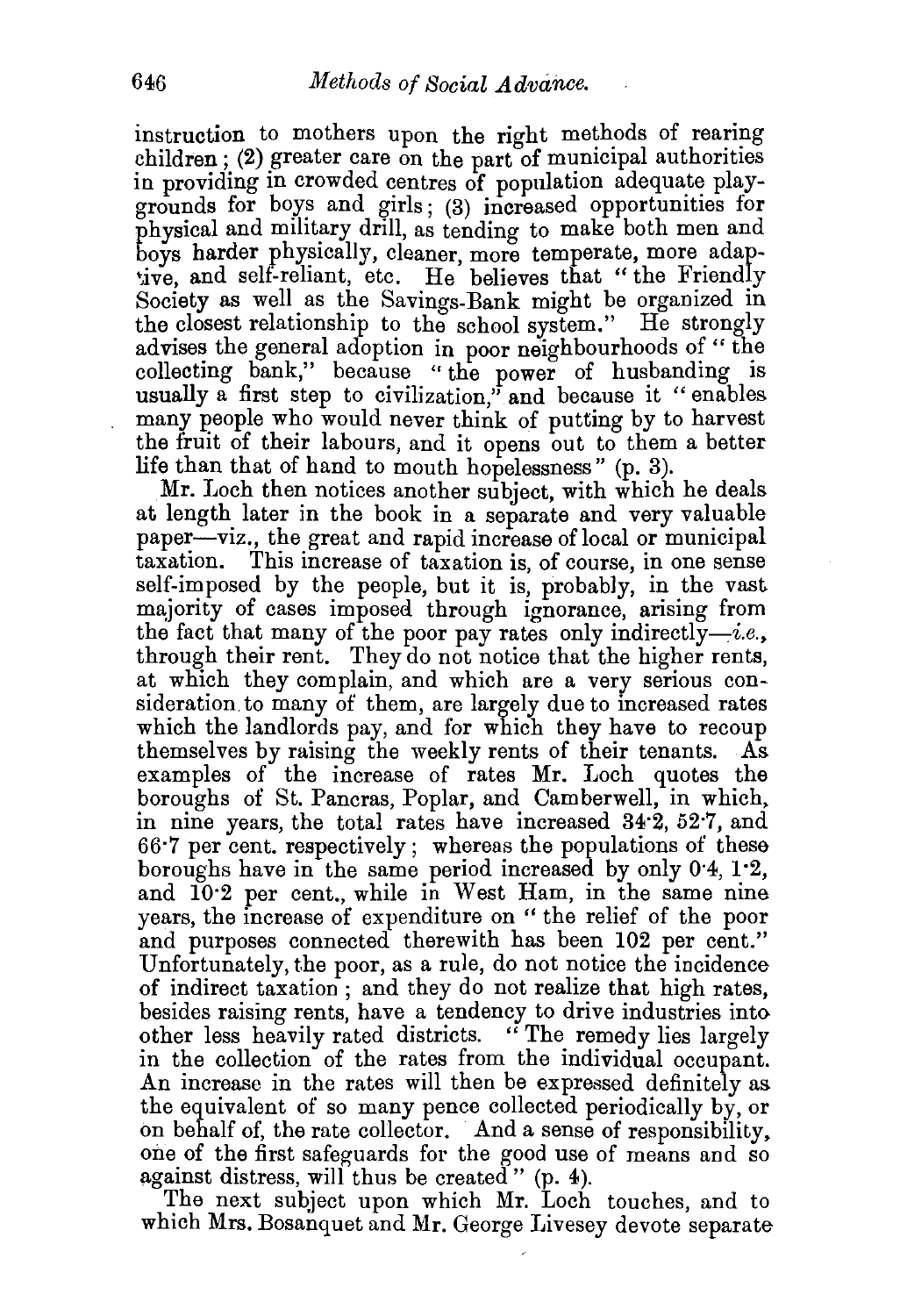papers, is indicated in the following sentences : "Trades unions may aid skilled labour; they cannot benefit unskilled labour permanently. To improve his economic position the unskilled labourer must have recourse to some other method. With him progress lies in the better use of wage *(vide*  Mrs. Bosanquet's paper on "Wages and Housekeeping"), or if it can be arranged, in profit-sharing, or in similar co-operative relations between employer and employee. . . . As a matter of justice, should not workers share in profits according to some estimate of the extent to which they have helped to create them? Were this possible a new element of security would be given to life, which, accruing as a reward of work done, would bring with it alike self-restraint and economic hopefulness "  $(p, \bar{\delta})$ .

Lastly, Mr. Loch deals with ''the two great evils of the present system of Poor Law administration. These are, first, the way in which the "ins" and "outs"—that is, the class now within the scope of the action of the Poor Law and now just bordering upon it—are for ever coming and going. Years -we might almost say generations-pass, and little of any material or social improvement in this class seems to be effected. For them " social neglect does not carry with it the penalties or the discipline of social reform." If the social reformer is tempted to despair, it is in his dealings with this, alas ! numerous class. Mr. Loch believes that this section of the community "might be largely modified by even the prospect of committal for a period of laborious and wholesome detention as an alternative to 'in and outing.'"

The second great evil connected with the Poor Law is the allowance system, or outdoor relief, which is "contrary to all the canons of charity. The key to success in charity lies in the persistent care for the individual in close connection with the family, and in discerning and friendly aid suited to the needs of the particular case. Few realize how great this success may be. But a statutory and rate-supported allowance system reduces all remedies to one-the granting of money. It then deprives the people of one of the most useful means of social education-the personal responsibility of charity-and it prevents any large growth of that responsibility"  $(p. 5)$ .

These are wise words, and they deserve to be remembered by all who are called to the work of helping those who stand in need of help. As assistance is now too generally given its effect is rather to weaken still further the already enfeebled powers of its recipients. In other words, it does more harm than good. The cynical see this and find in it a welcome excuse for refusing to help in any way. It is not less expendi-

 $47 - 2$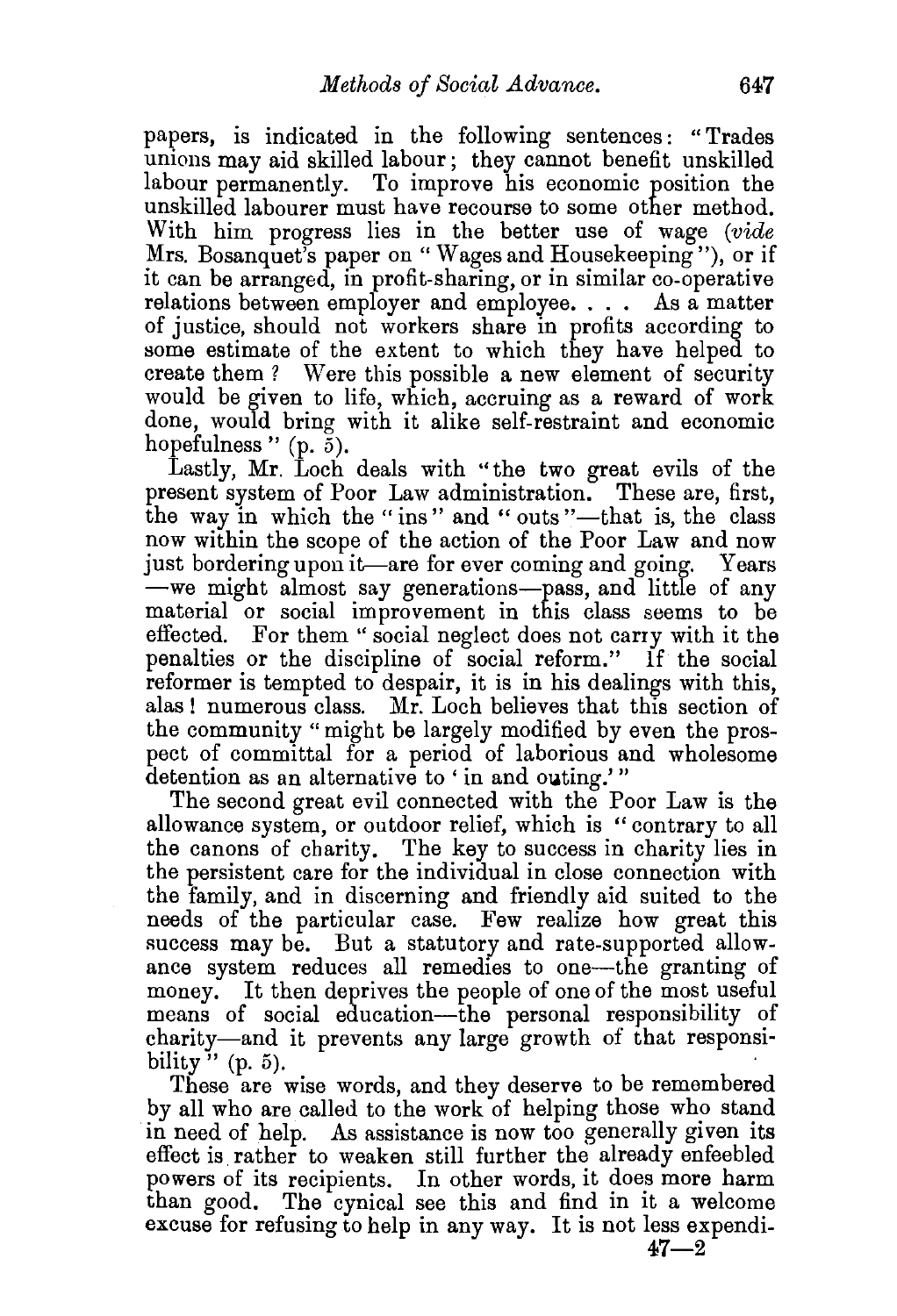ture that is needed, but expenditure of thought and personal service along with expenditure of money. Those who would help to good effect must help with knowledge and discretion. They must study both before and while they work. They must educate themselves for the task they undertake. quote Mr. Loch's final words, our "cardinal want" at the present time is " education in social life and economics," and that " those who undertake the duties of administration or of charity will learn that to promote competence in others they must first make themselves competent; and that without intelligence and a clear purpose neither personal devotion, nor religious feeling, nor excited philanthropy, nor large communal expenditure, can prevent or remove our distress."

Of the other sixteen papers in the volume, those of most general interest are that upon "Agriculture and the Unemployed Question," by Mr. H. R. Haggard ; those upon " Past Experience in Relief Works" and upon "Wages and Housekeeping," by Mrs. Bosanquet; that upon "The Separate Payment of Rates," by Mr. Loch; that upon "Poor Law Reform," by Mr. T. Mackay, and that upon "A School of Sociology," by Mr. E. J. Urwick. All the papers are valuable, but these I have named will, from their subjects, interest a wider circle of readers.

Mr. Rider Haggard pleads for a more active agricultural policy on the part of the Government, in order that a greater number of persons, whether as owners or workers, may be established on the land. He also pleads for the wider establishment (under the authority and control of the Government) of " Credit Banks," such as have proved so widely useful in Austria and elsewhere on the Continent. They have so far been tried in very few places in England, but where the experiment has been made it has proved to be most beneficial. Mr. Haggard draws attention to this strange and painful fact: that "while in England we have a land which was never more fertile, while we have men who would be willing to work and a very hungry market, yet three-fourths of the agricultural produce we consume comes from abroad." Whether regarded from the physical or the economical point of view, Mr. Haggard believes that the countryman is superior to the dweller in towns. "The young and strong who come to the town may do better than those who remain in the country, for they earn a better wage while they are young and strong, but how the results work out for those of the ages of, say, between fifty and seventy is another matter. My own opinion is, taking them over the average, that the economic competence of the inhabitants of cities is not in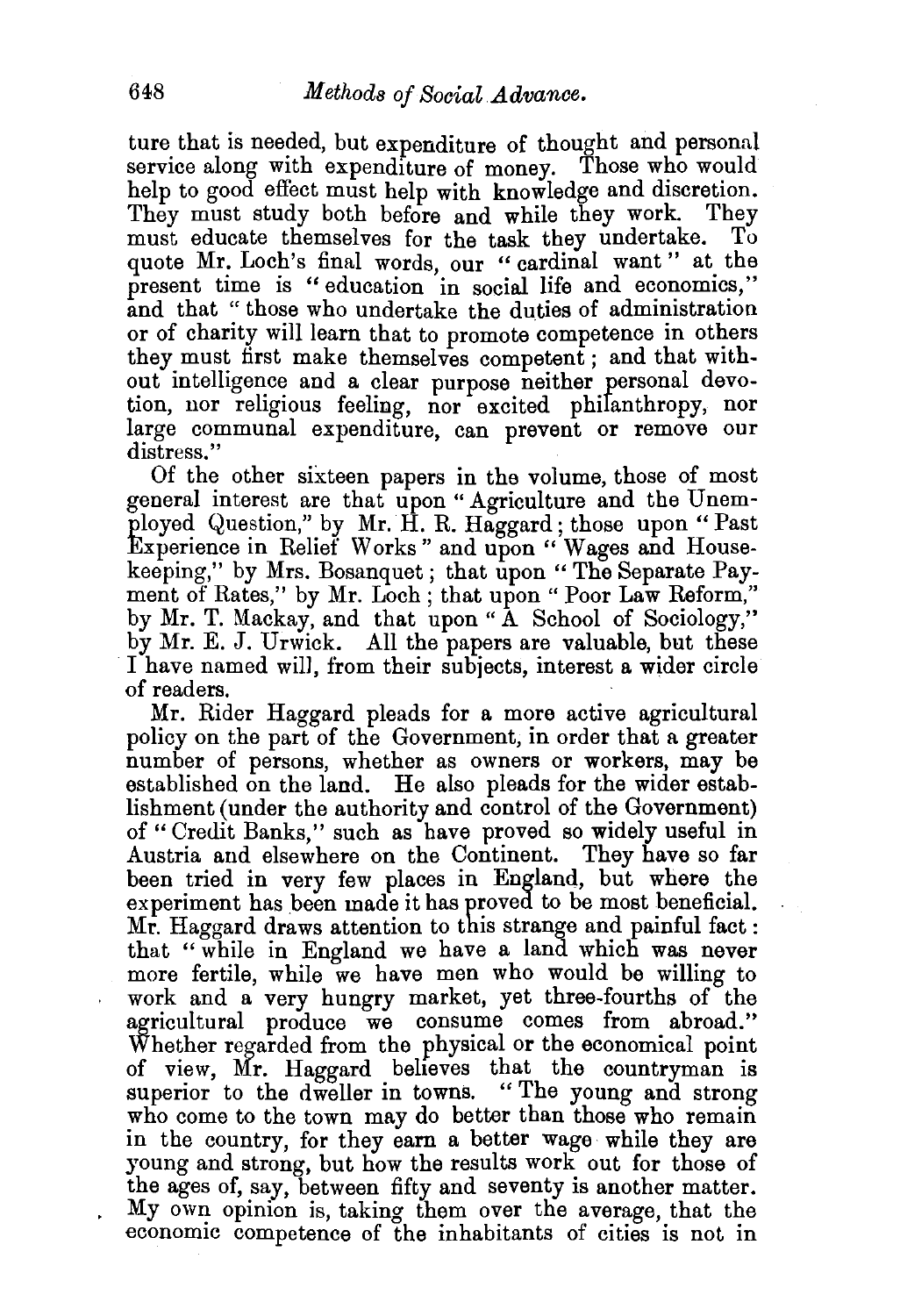any way equal to the economic competence of the ordinary dweller in the country" (p. 67).

The problem of the "unemployed" threatens to become permanent, and with the approach of every winter, in most of the great towns, there is a demand for " relief works" of one kind or another. Those who are inclined to enter upon such schemes should read Mrs. Bosanquet's paper, which is simply a plain and unvarnished record of results, financial and otherwise, of several such efforts made in different ways and in various localities. Upon one and all, we fear, the verdict of "failure'' must be pronounced. Some of the figures given are very remarkable-e.g., in St. Pancras work done by the unemployed to the value of £12 cost the Guardians £100; in St. Olave's every ton of stone broken cost the Union £7, the market price for the same being at the time 12s. 4d. At Wanstead the work done by the unemployed was found to be worth ld. per hour ; the work done for the Metropolitan Gardens Association by the unemployed cost just four times what the same work would have cost if done by contract.

Mrs. Bosanquet's second paper should be of special value to that numerous body of Christian workers who visit among the poor. Those who are constantly dealing with its many " problems " know that " poverty " arises from two main causes-( I) insufficiency of income; (2) ignorance, or carelessness, or want of self-control in using what income there may be as wisely as possible. It is with the second of these causes that Mrs. Bosanquet deals. In reply to those who "point to the returns of pauperism and to the flagrant cases of poverty so familiar to those who work in large towns as proof of the insufficiency of wages," she " concedes at once that in many instances, and notably in the case of unskilled women, wages are still insufficient even to supply the necessaries of an efficient life, though not nearly to the extent popularly supposed. But we also maintain that the more flagrant cases of poverty, which are generally supposed to be evidence of this, are, on the contrary, comparatively seldom due to insufficient earnings. In the great majority of these .cases a wise economy is all that is needed to remedy the poverty" (pp. 133, 134). ·

I have not space to enter into the evidence by which Mrs. Bosanquet substantiates each of these statements; I can only advise my readers to weigh most carefully the excellent advice she gives to those who work among "the poor " as to how to teach them to spend their earnings so that they obtain the maximum benefit from them. The whole paper is full of the results of a most carefully con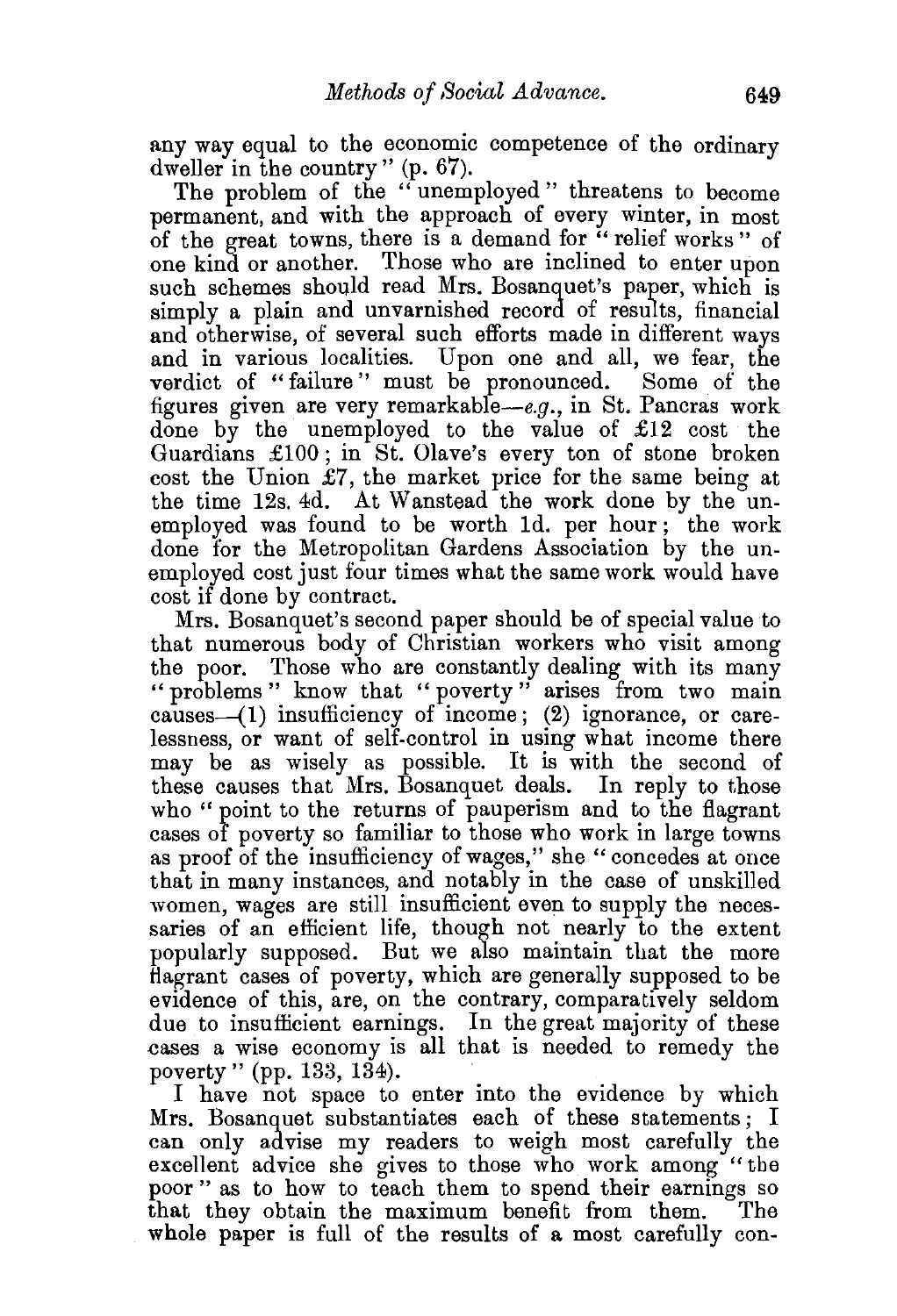sidered experience, and it cannot fail to be of the greatest usefulness to all who will take the trouble to study it.

The last paper I propose to consider is that by Mr. Urwick, on "A School of Sociology," and in some respects this is, perhaps, the most valuable contribution to the volume. Mr. Urwick begins with a note of hopefulness. He believes that at last it is dawning upon the minds of many that "training is as essential for social service as for other kinds of service "-in other words, that" some experience and some knowledge are useful adjuncts to the equipment of the reformer and social worker." But in this very fact he sees a danger. believes that in regard to this knowledge we shall be content with a too limited ideal. It is something (1) to have taught people to regard the "poor" as persons, as members of a society normally related to each other; (2) to have "a right estimate of social 'values,' most of all of the relative importance of comfort and character"; (3) to have "a right knowledge of present conditions-at any rate, of the localized conditions of the industrial and social life of some one district." But what we need is that, besides being mere administrators---in whom there is always a tendency to work by "rule of thumb "--- the workers of to-day shall be "apostles of true doctrines," and that they shall, like all apostles who wish to be effective, preach in the language, not of their grandfathers, but in that of their contemporaries.

Mr. Urwick pleads for a study of the science of social life, or "sociology," a knowledge of which he believes must be brought into the scheme of education for social work. But the science is a many-sided one, and we shall have to determine what branches we think it necessary to include. Mr. Urwick believes that these "must embrace four main departments of thought and inquiry." The first of these is "Social Science," which includes "the natural history of society, the analysis of the various physical conditions of social life, the development of natural and racial characteristics and habits, etc. From this point of view, sociology is concerned with society as a growth, and aims at the interpretation of social evolution " (p. 183).

But the social reformer cannot be content merely to watch the natural evolution of society. The principle of *laissez jaire*  is inconsistent with all measures of reform. With the reformer enters the warfare between ethics and evolution. We are then led to the second view of society, which is idealistic as the first was natural. Mr. Urwick calls this the view of "Social Philosophy." "In this aspect society is regarded less as a natural growth than as an embodiment of ideas or an expression of purpose and will." We are here "concerned with